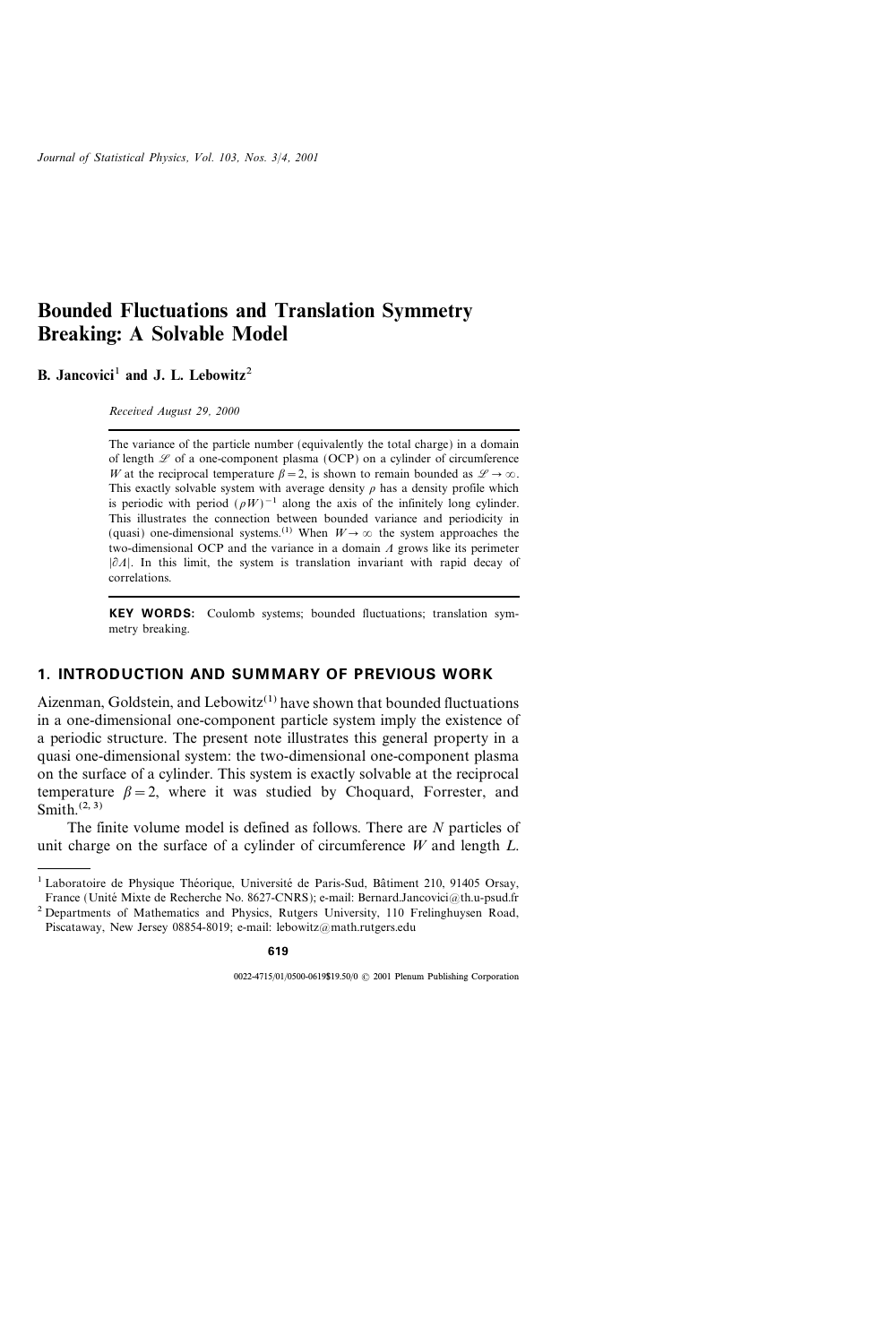The coordinates of a particle are  $\mathbf{r} = (x, y)$  such that  $-L/2 \le x \le L/2$ ,  $-W/2 \leq v \leq W/2$ . It is convenient to use also the complex coordinate  $z=x+i\mathfrak{v}$ .

The interaction energy  $\phi(\mathbf{r}_1, \mathbf{r}_2)$  between two particles at  $\mathbf{r}_1$  and  $\mathbf{r}_2$  is a two-dimensional Coulomb potential required to be periodic in  $y$  with period W:

$$
\phi(\mathbf{r}_1, \mathbf{r}_2) = -\ln\left|2\sinh\frac{\pi(z_2 - z_1)}{W}\right|\tag{1}
$$

(this is equivalent to Eq. (4) of ref. 3). There is also a neutralizing background and the full Hamiltonian also includes particle-background and background-background interactions. At small distances  $|\mathbf{r}_2 - \mathbf{r}_1| \ll W$ the interaction (1) behaves like the two-dimensional Coulomb interaction  $-\ln |\mathbf{r}_2 - \mathbf{r}_1|$ , while at large distances along the cylinder  $|x_2 - x_1| \gg W$  it behaves like the one-dimensional Coulomb interaction  $-(\pi/W) |x_2-x_1|$ . At the special value,  $\beta = 2$  of the inverse temperature, the model is exactly solvable. It can be regarded as a variant of the strictly one-dimensional one-component plasma,  $(4-6)$  with however a more explicit solution.

Choquard et al. calculated the one and two-particle distribution functions and their limits when N,  $L \to \infty$ , where  $\rho = N/LW$  stays constant. In this limit the one-particle distribution function, i.e., the density, is a periodic function of x with period  $1/\rho W$ : it is a sum of equidistant identical Gaussians. The location of the centers of the Gaussians depends on the way the  $L \rightarrow \infty$  limit is taken. If this limit is defined by the sequence of odd values of N, then one of the Gaussians stays centered at  $x=0$ . If, on the contrary, the thermodynamic limit is defined by the sequence of even values of N, the whole array of Gaussians is shifted by half a period and the origin is in the middle between two Gaussians. (It is also possible to take limits along sequences which don't keep the density exactly constant or use periodic boundary conditions along the x-axis. The latter would yield a translation invariant density corresponding to a uniform superposition of periodic ones).

In the following we shall, without loss of generality, concentrate on the case of odd values of N. Defining reduced values of the coordinates  $\zeta = \rho Wx$ ,  $\lambda = (y_2 - y_1)/W$ , and putting  $\xi = \rho W^2$ , the limit along such an odd sequence yields $^{(3)}$  the density

$$
n(x) = \frac{(2\xi)^{1/2}}{W^2} \sum_{l=-\infty}^{\infty} \exp[-2\pi(\zeta - l)^2/\zeta] \tag{2}
$$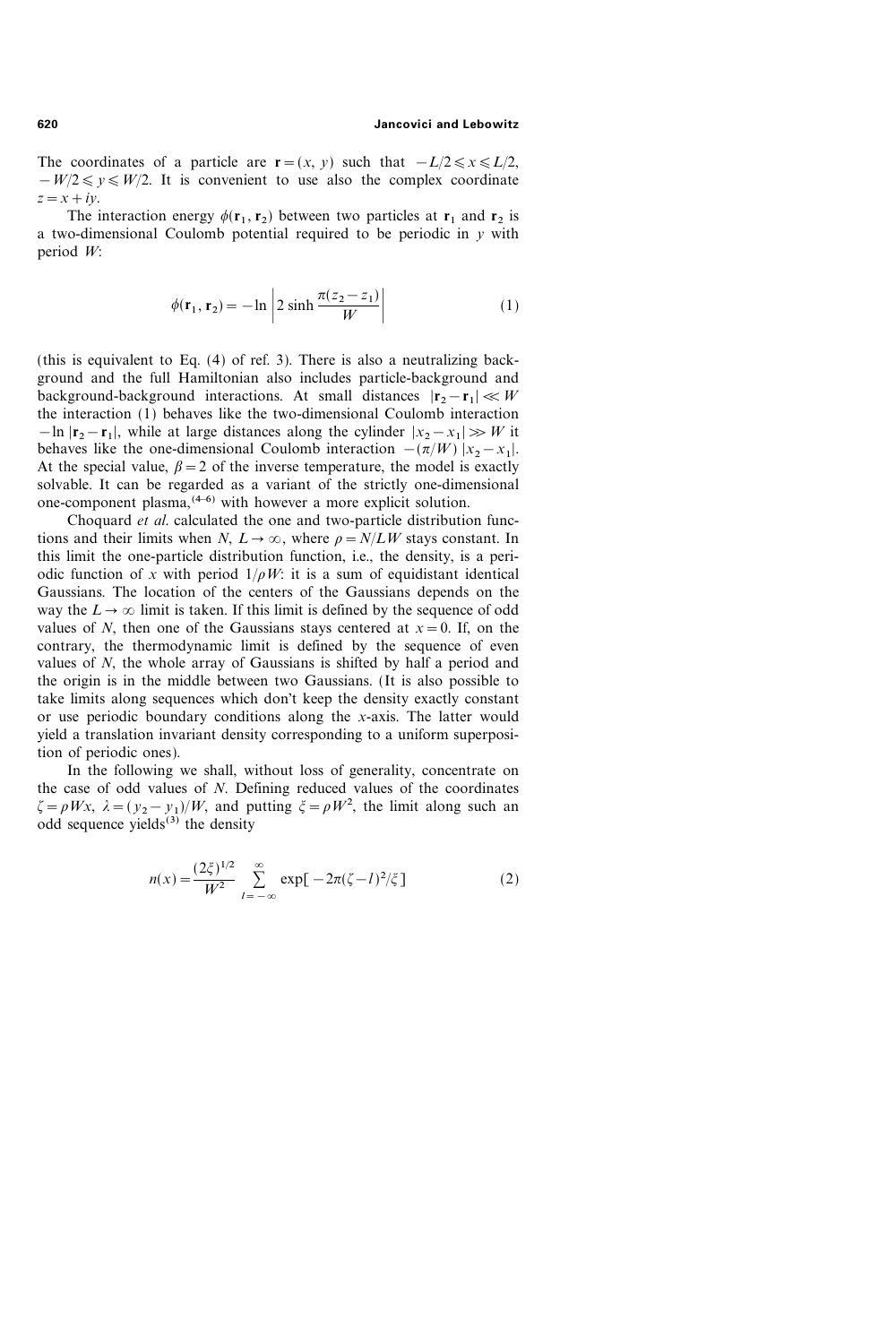#### Bounded Fluctuations and Translation Symmetry Breaking 621

and the truncated two-particle distribution function

$$
\rho^{T}(\mathbf{r}_{1}, \mathbf{r}_{2}) = -\frac{2\xi}{W^{4}} \exp[-\pi(\zeta_{2} - \zeta_{1})^{2}/\zeta]
$$

$$
\times \left| \sum_{l=-\infty}^{\infty} \exp\left[-2\pi\left(\frac{\zeta_{1} + \zeta_{2}}{2} - l\right)^{2} / \zeta\right] + 2\pi i l \lambda\right|^{2} \tag{3}
$$

In the limit  $W \to \infty$ , the sums on l in (2) and (3) can be replaced by integrals and it can be easily checked that one recovers the expressions appropriate for a two-dimensional system in the whole plane, i.e.,  $n(x) = \rho$ and<sup>(7)</sup>  $\rho^T = -\rho^2 \exp[-\pi \rho (r_2 - r_1)^2]$ .

### 2. VARIANCE OF THE CHARGE IN AN INTERVAL

We now calculate the variance of the net charge, which here is equal to the variance  $\langle N_I^2 \rangle - \langle N_I \rangle^2$  of the number of particles  $N_I$  in some interval I of the cylinder of circumference W and length  $\mathscr{L}$ . We show that this variance remains uniformly bounded as  $L$  increases and has a limit when  $\mathscr{L} \to \infty$  along specified sequences.

After integration upon the  $y$  coordinates, one obtains the one-dimensional density  $Wn(x)$  and the truncated two-particle density (when convenient, we use the reduced variable  $\zeta = \rho Wx$  instead of x):

$$
R^{T}(\zeta_{1}, \zeta_{2}) = \int_{-W/2}^{W/2} dy_{1} \int_{-W/2}^{W/2} dy_{2} \rho^{T}(\mathbf{r}_{1}, \mathbf{r}_{2})
$$
  
= 
$$
-\frac{2\xi}{W^{2}} \exp[-\pi(\zeta_{2} - \zeta_{1})^{2}/\xi] \sum_{l=-\infty}^{\infty} \exp\left[-4\pi\left(\frac{\zeta_{1} + \zeta_{2}}{2} - l\right)^{2}/\xi\right]
$$
(4)

For simplicity, we choose the extremities of the interval  $I$  at the centers of two of the Gaussians, e.g., I is the interval  $0 \le \zeta \le m$ , where m is some positive integer. The variance in  $I$  is then given by

$$
\langle N_I^2 \rangle - \langle N_I \rangle^2
$$
  
=  $m + \int_0^{m/pW} dx_1 \int_0^{m/pW} dx_2 R^T(\zeta_1, \zeta_2)$   
=  $m - \frac{4}{\zeta} \int_0^m du \exp[-\pi u^2/\zeta] \int_{u/2}^{m - (u/2)} dv \sum_{l = -\infty}^{\infty} \exp[-4\pi (v - l)^2/\zeta]$  (5)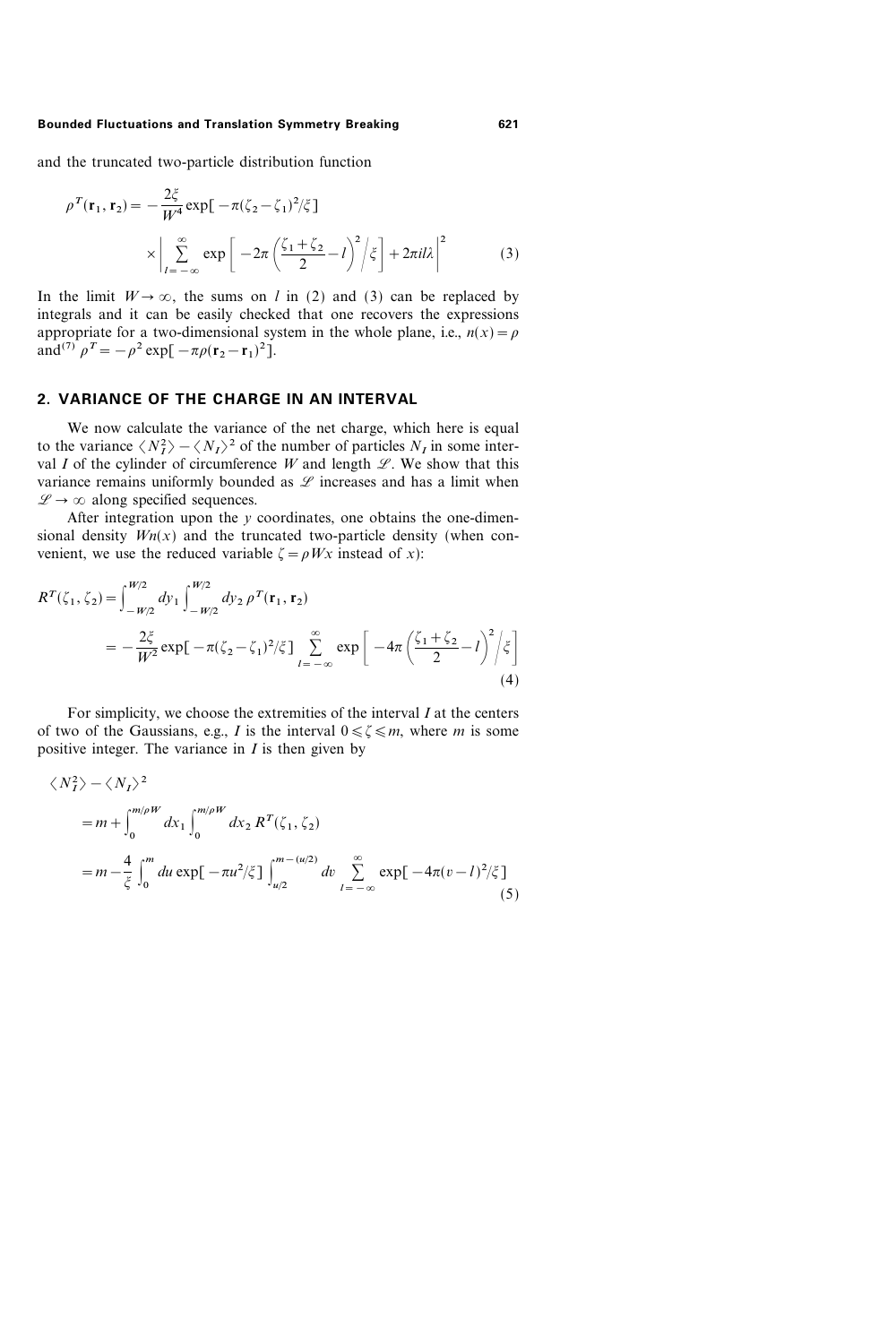#### 622 Jancovici and Lebowitz

where  $u=\zeta_2-\zeta_1$  and  $v=(\zeta_1+\zeta_2)/2$ , and the symmetry between  $\zeta_1$  and  $\zeta_2$ has been taken into account.

The integral on  $v$  can be written as the difference between integrals in the ranges  $(-(u/2), m-(u/2))$  and  $(-(u/2), (u/2))$ . The first one, when combined with the sum on  $l$ , like in (7), gives  $m$  times the integral of a Gaussian from  $-\infty$  to  $\infty$  which has a simple value. In the second one, one takes into account that the sum on  $l$  is an even function of  $v$ . One finally obtains for the variance in I,

$$
\langle N_I^2 \rangle - \langle N_I \rangle^2 = m \left( 1 - 2 \xi^{-1/2} \int_0^m du \exp[-\pi u^2/\xi] \right)
$$
  
 
$$
+ \frac{8}{\xi} \int_0^m du \exp[-\pi u^2/\xi] \int_0^{u/2} dv \sum_{l=-\infty}^{\infty} \exp[-4\pi (v-l)^2/\xi]
$$
(6)

The variance  $(6)$  is clearly bounded uniformly in m and its limit as  $m \rightarrow \infty$  is given by

$$
\langle N_I^2 \rangle - \langle N_I \rangle^2
$$
  

$$
\xrightarrow[m \to \infty]{} \frac{8}{\xi} \int_0^\infty du \exp[-\pi u^2/\xi] \int_0^{u/2} dv \sum_{l=-\infty}^{\infty} \exp[-4\pi (v-l)^2/\xi] \tag{7}
$$

(the first term in the r.h.s. of (6) goes to 0 as  $m \to \infty$ ).

### 3. SMALL AND LARGE CIRCUMFERENCE LIMITING CASES

The variance  $(7)$  depends on the cylinder circumference W through  $\xi = \rho W^2$ . Let us investigate limiting cases.

### 3.1. Small Circumference

For  $W\rightarrow 0$ , only the  $l=0$  term contributes to (7). The resulting double integral can be evaluated by rescaling the variables as  $u \zeta^{-1/2} \rightarrow u$  and  $2v\xi^{-1/2} \rightarrow v$ , and using the symmetry of the integrand in the new u, v coordinates, with the result

$$
\lim_{W \to 0} \left[ \langle N_I^2 \rangle - \langle N_I \rangle^2 \right] = \frac{1}{2} \tag{8}
$$

The result (8) has a simple interpretation. For small  $\xi$ , each Gaussian in (2) becomes a narrow peak while  $R<sup>T</sup>$  is such that there is one particle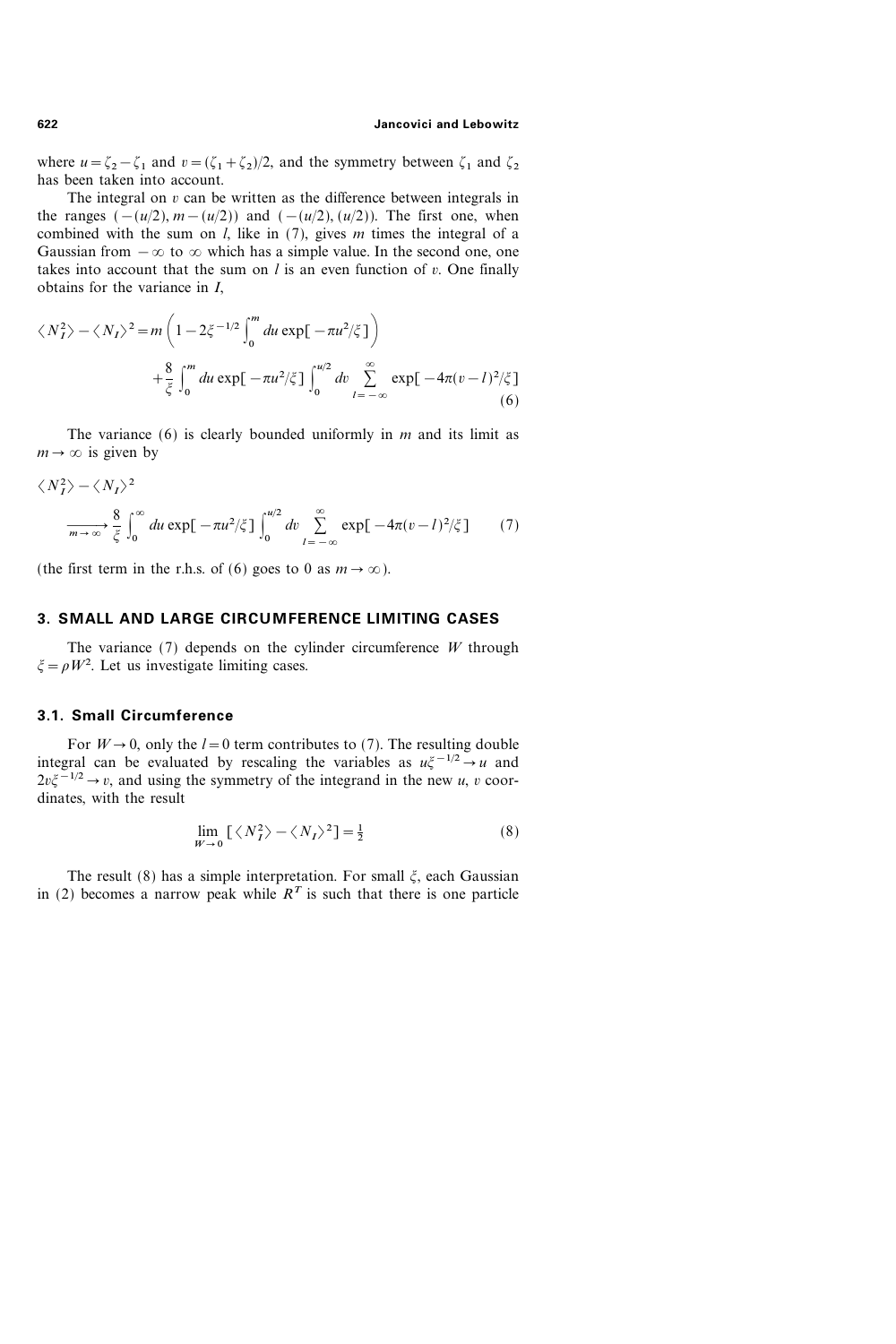#### Bounded Fluctuations and Translation Symmetry Breaking 623

in each peak and these particles are otherwise uncorrelated. The system behaves like a one-dimensional one-component plasma at zero temperature since the interaction behaves like  $-(\pi/W) |x_2-x_1|$  with  $W\to 0$ . The variance is thus entirely due to the particles located near each end of the interval  $I$ . Each of these particles has a probability  $1/2$  of being inside  $I$  and thus contributes  $1/4$  to the variance of  $N<sub>L</sub>$ .

## 3.2. Large Circumference

For large  $\xi$ , the sum on l in (7) can be replaced by an integral which is just  $\xi^{1/2}/2$ . One finds a variance which increases with W as

$$
\langle N_I^2 \rangle - \langle N_I \rangle^2 \sim (\rho^{1/2}/\pi) W \tag{9}
$$

This is the variance expected<sup>(8)</sup> for a large two-dimensional one-component plasma at  $\beta = 2$  with a boundary length 2W.

### 4. ANOTHER CHOICE OF INTERVAL

The choice of intervals of Section 3 is likely to generate the largest possible variance. For illustrating that the variance in a large interval I is very sensitive to the precise positions of the extremities, we now choose these extremities in the middle between two adjacent Gaussians. For instance, I is the range  $1/2 \leq \zeta \leq m+(1/2)$ . Calculations similar to the ones in Section 3 now lead to

$$
\langle N_I^2 \rangle - \langle N_I \rangle^2
$$
  
=  $m \left( 1 - 2 \xi^{-1/2} \int_0^m du \exp[-\pi u^2/\xi] \right)$   
+  $\frac{4}{\xi} \int_0^m du \exp[-\pi u^2/\xi] \int_{(-u+1)/2}^{(u+1)/2} dv \sum_{l=-\infty}^{\infty} \exp[-4\pi (v-l)^2/\xi]$  (10)

In the limit  $m \to \infty$ ,

$$
\langle N_I^2 \rangle - \langle N_I \rangle^2
$$
  
\n
$$
\rightarrow \frac{4}{\xi} \int_0^\infty du \exp[-\pi u^2/\xi] \int_{(-u+1)/2}^{(u+1)/2} dv \sum_{l=-\infty}^\infty \exp[-4\pi (v-l)^2/\xi] \quad (11)
$$

For small  $\xi$ , (11) is dominated by the terms  $l=0$  and  $l=1$ , and the variance has a factor  $\exp(-\pi/\xi)$  which vanishes exponentially as  $W\to 0$ .